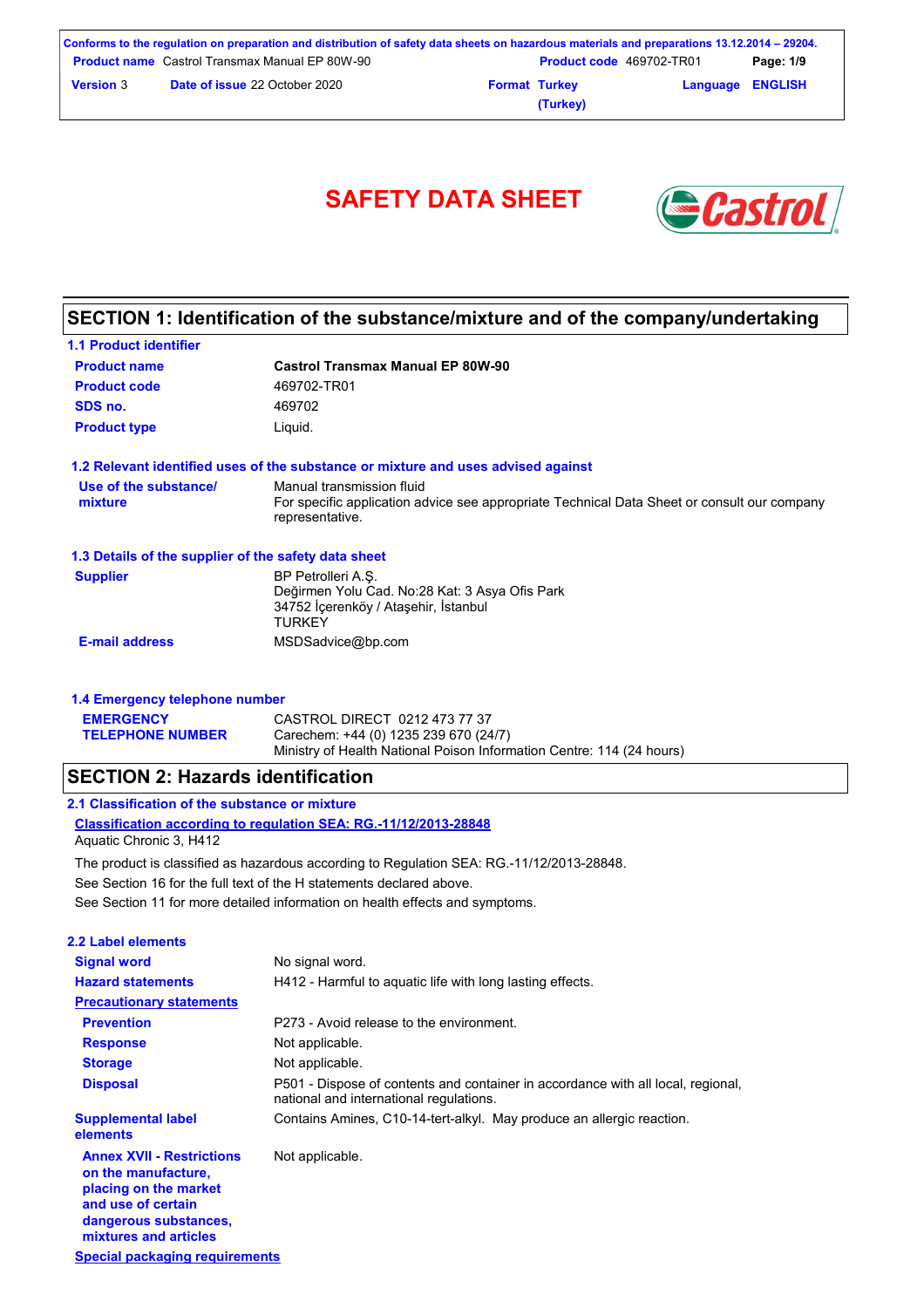| Conforms to the regulation on preparation and distribution of safety data sheets on hazardous materials and preparations 13.12.2014 – 29204. |                                                       |                      |                                 |                         |           |
|----------------------------------------------------------------------------------------------------------------------------------------------|-------------------------------------------------------|----------------------|---------------------------------|-------------------------|-----------|
|                                                                                                                                              | <b>Product name</b> Castrol Transmax Manual EP 80W-90 |                      | <b>Product code</b> 469702-TR01 |                         | Page: 2/9 |
| <b>Version 3</b>                                                                                                                             | <b>Date of issue 22 October 2020</b>                  | <b>Format Turkey</b> |                                 | <b>Language ENGLISH</b> |           |
|                                                                                                                                              |                                                       |                      | (Turkey)                        |                         |           |

| <b>SECTION 2: Hazards identification</b> |  |
|------------------------------------------|--|
|------------------------------------------|--|

| <b>Containers to be fitted</b><br>with child-resistant<br>fastenings | Not applicable.                                                                          |
|----------------------------------------------------------------------|------------------------------------------------------------------------------------------|
| <b>Tactile warning of danger</b>                                     | Not applicable.                                                                          |
| 2.3 Other hazards                                                    |                                                                                          |
| <b>Product meets the criteria</b><br>for PBT or vPvB                 | This mixture does not contain any substances that are assessed to be a PBT or a<br>vPvB. |
| Other hazards which do<br>not result in classification               | Defatting to the skin.                                                                   |
|                                                                      |                                                                                          |

### **SECTION 3: Composition/information on ingredients**

**3.2 Mixtures** Mixture

Highly refined base oil (IP 346 DMSO extract < 3%). Proprietary performance additives.

| <b>Product/ingredient name</b>                                                                | CAS no.    | %         | SEA: RG.-11/12/2013-28848                                                                                                                                                                         | <b>Type</b> |
|-----------------------------------------------------------------------------------------------|------------|-----------|---------------------------------------------------------------------------------------------------------------------------------------------------------------------------------------------------|-------------|
| Distillates (petroleum), hydrotreated heavy<br>paraffinic                                     | 64742-54-7 | ≥25 - ≤50 | Not classified.                                                                                                                                                                                   | $[2]$       |
| Distillates (petroleum), solvent-dewaxed<br>heavy paraffinic                                  | 64742-65-0 | ≥25 - ≤50 | Not classified.                                                                                                                                                                                   | $[2]$       |
| Residual oils (petroleum), solvent-<br>dewaxed                                                | 64742-62-7 | ≥10 - ≤25 | Not classified.                                                                                                                                                                                   | $[2]$       |
| Residual oils (petroleum), hydrotreated                                                       | 64742-57-0 | ≥10 - ≤25 | Not classified.                                                                                                                                                                                   | $[2]$       |
| (Z)-octadec-9-enylamine, C16-18-(even<br>numbered, saturated and unsaturated)-<br>alkylamines | 112-90-3   | ≤0.1      | Acute Tox. 4, H302<br>Skin Corr. 1B, H314<br>Eye Dam. 1, H318<br>STOT SE 3, H335<br><b>STOT RE 2, H373</b><br>Asp. Tox. 1, H304<br>Aquatic Acute 1, H400 (M=10)<br>Aquatic Chronic 1, H410 (M=10) | $[1]$       |

**See Section 16 for the full text of the H statements declared above.**

**There are no additional ingredients present which, within the current knowledge of the supplier and in the concentrations applicable, are classified as hazardous to health or the environment and hence require reporting in this section.**

**Type** 

[1] Substance classified with a health or environmental hazard

[2] Substance with a workplace exposure limit

[3] Additional disclosure due to company policySubstance meets the criteria for PBT

[4] Substance meets the criteria for vPvB

[5] Additional disclosure due to company policy

Occupational exposure limits, if available, are listed in Section 8.

## **SECTION 4: First aid measures**

| <b>4.1 Description of first aid measures</b> |                                                                                                                                                                                                                                                                                                |
|----------------------------------------------|------------------------------------------------------------------------------------------------------------------------------------------------------------------------------------------------------------------------------------------------------------------------------------------------|
| <b>Inhalation</b>                            | If inhaled, remove to fresh air. Get medical attention if symptoms occur.                                                                                                                                                                                                                      |
| <b>Ingestion</b>                             | Do not induce vomiting unless directed to do so by medical personnel. Never give<br>anything by mouth to an unconscious person. If unconscious, place in recovery<br>position and get medical attention immediately. Get medical attention if adverse<br>health effects persist or are severe. |
| <b>Skin contact</b>                          | Wash skin thoroughly with soap and water or use recognised skin cleanser.<br>Remove contaminated clothing and shoes. Wash clothing before reuse. Clean<br>shoes thoroughly before reuse. Get medical attention if symptoms occur.                                                              |
| Eye contact                                  | In case of contact, immediately flush eyes with plenty of water for at least 15<br>minutes. Eyelids should be held away from the eyeball to ensure thorough rinsing.<br>Check for and remove any contact lenses. Get medical attention.                                                        |
| <b>Protection of first-aiders</b>            | No action shall be taken involving any personal risk or without suitable training. It<br>may be dangerous to the person providing aid to give mouth-to-mouth resuscitation.                                                                                                                    |

### **4.2 Most important symptoms and effects, both acute and delayed**

See Section 11 for more detailed information on health effects and symptoms.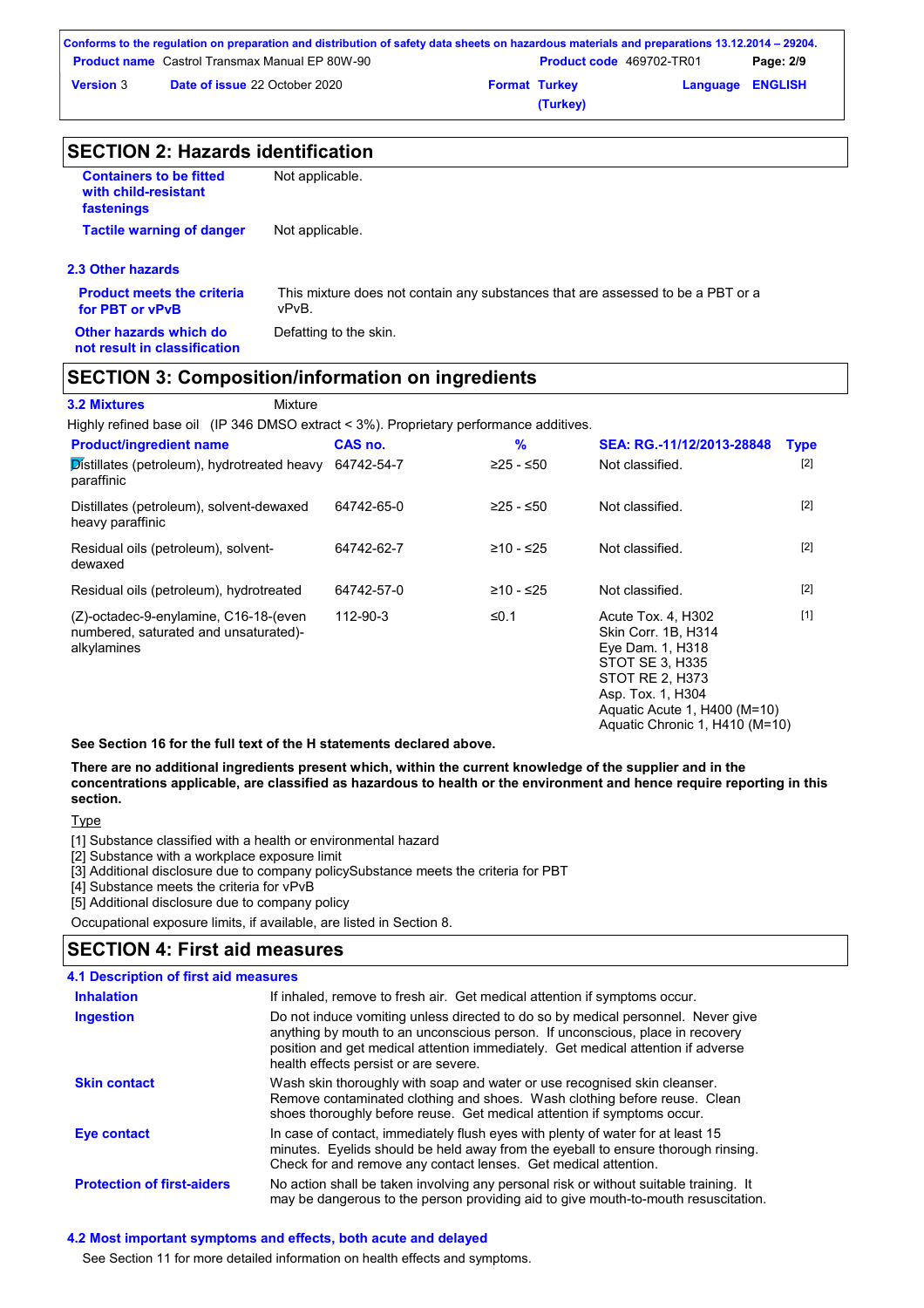| Conforms to the regulation on preparation and distribution of safety data sheets on hazardous materials and preparations 13.12.2014 – 29204. |                                                       |                      |                                 |                         |           |
|----------------------------------------------------------------------------------------------------------------------------------------------|-------------------------------------------------------|----------------------|---------------------------------|-------------------------|-----------|
|                                                                                                                                              | <b>Product name</b> Castrol Transmax Manual EP 80W-90 |                      | <b>Product code</b> 469702-TR01 |                         | Page: 3/9 |
| <b>Version 3</b>                                                                                                                             | <b>Date of issue 22 October 2020</b>                  | <b>Format Turkey</b> |                                 | <b>Language ENGLISH</b> |           |
|                                                                                                                                              |                                                       |                      | (Turkey)                        |                         |           |

## **SECTION 4: First aid measures**

**Notes to physician 4.3 Indication of any immediate medical attention and special treatment needed** Treatment should in general be symptomatic and directed to relieving any effects. No action shall be taken involving any personal risk or without suitable training. Promptly isolate the scene by removing all persons from the vicinity of the incident if there is a fire. **Hazardous combustion products Hazards from the substance or mixture** Combustion products may include the following: carbon oxides (CO, CO2) (carbon monoxide, carbon dioxide) Fire water contaminated with this material must be contained and prevented from being discharged to any waterway, sewer or drain. In a fire or if heated, a pressure increase will occur and the container may burst. This material is harmful to aquatic life with long lasting effects. Fire-fighters should wear positive pressure self-contained breathing apparatus (SCBA) and full turnout gear. Clothing for fire-fighters (including helmets, protective boots and gloves) conforming to European standard EN 469 will provide a basic level of protection for chemical incidents. **Special protective equipment for fire-fighters** Use foam or all-purpose dry chemical to extinguish. **5.1 Extinguishing media** Do not use water jet. **Suitable extinguishing media Unsuitable extinguishing media SECTION 5: Firefighting measures 5.2 Special hazards arising from the substance or mixture 5.3 Advice for firefighters Special precautions for fire-fighters**

## **SECTION 6: Accidental release measures**

|                                                          | 6.1 Personal precautions, protective equipment and emergency procedures                                                                                                                                                                                                                                                                                                                                                                                                                                               |
|----------------------------------------------------------|-----------------------------------------------------------------------------------------------------------------------------------------------------------------------------------------------------------------------------------------------------------------------------------------------------------------------------------------------------------------------------------------------------------------------------------------------------------------------------------------------------------------------|
| For non-emergency<br>personnel                           | Contact emergency personnel. No action shall be taken involving any personal risk or without<br>suitable training. Evacuate surrounding areas. Keep unnecessary and unprotected personnel<br>from entering. Do not touch or walk through spilt material. Avoid breathing vapour or mist.<br>Provide adequate ventilation. Put on appropriate personal protective equipment. Floors may<br>be slippery; use care to avoid falling.                                                                                     |
| For emergency responders                                 | Entry into a confined space or poorly ventilated area contaminated with vapour, mist or fume is<br>extremely hazardous without the correct respiratory protective equipment and a safe system of<br>work. Wear self-contained breathing apparatus. Wear a suitable chemical protective suit.<br>Chemical resistant boots. See also the information in "For non-emergency personnel".                                                                                                                                  |
| <b>6.2 Environmental</b><br><b>precautions</b>           | Avoid dispersal of spilt material and runoff and contact with soil, waterways, drains and sewers.<br>Inform the relevant authorities if the product has caused environmental pollution (sewers,<br>waterways, soil or air). Water polluting material. May be harmful to the environment if released<br>in large quantities.                                                                                                                                                                                           |
| 6.3 Methods and material for containment and cleaning up |                                                                                                                                                                                                                                                                                                                                                                                                                                                                                                                       |
| <b>Small spill</b>                                       | Stop leak if without risk. Move containers from spill area. Absorb with an inert material and<br>place in an appropriate waste disposal container. Dispose of via a licensed waste disposal<br>contractor.                                                                                                                                                                                                                                                                                                            |
| <b>Large spill</b>                                       | Stop leak if without risk. Move containers from spill area. Approach the release from upwind.<br>Prevent entry into sewers, water courses, basements or confined areas. Contain and collect<br>spillage with non-combustible, absorbent material e.g. sand, earth, vermiculite or diatomaceous<br>earth and place in container for disposal according to local regulations. Contaminated<br>absorbent material may pose the same hazard as the spilt product. Dispose of via a licensed<br>waste disposal contractor. |
| 6.4 Reference to other<br><b>sections</b>                | See Section 1 for emergency contact information.<br>See Section 5 for firefighting measures.<br>See Section 8 for information on appropriate personal protective equipment.<br>See Section 12 for environmental precautions.<br>See Section 13 for additional waste treatment information.                                                                                                                                                                                                                            |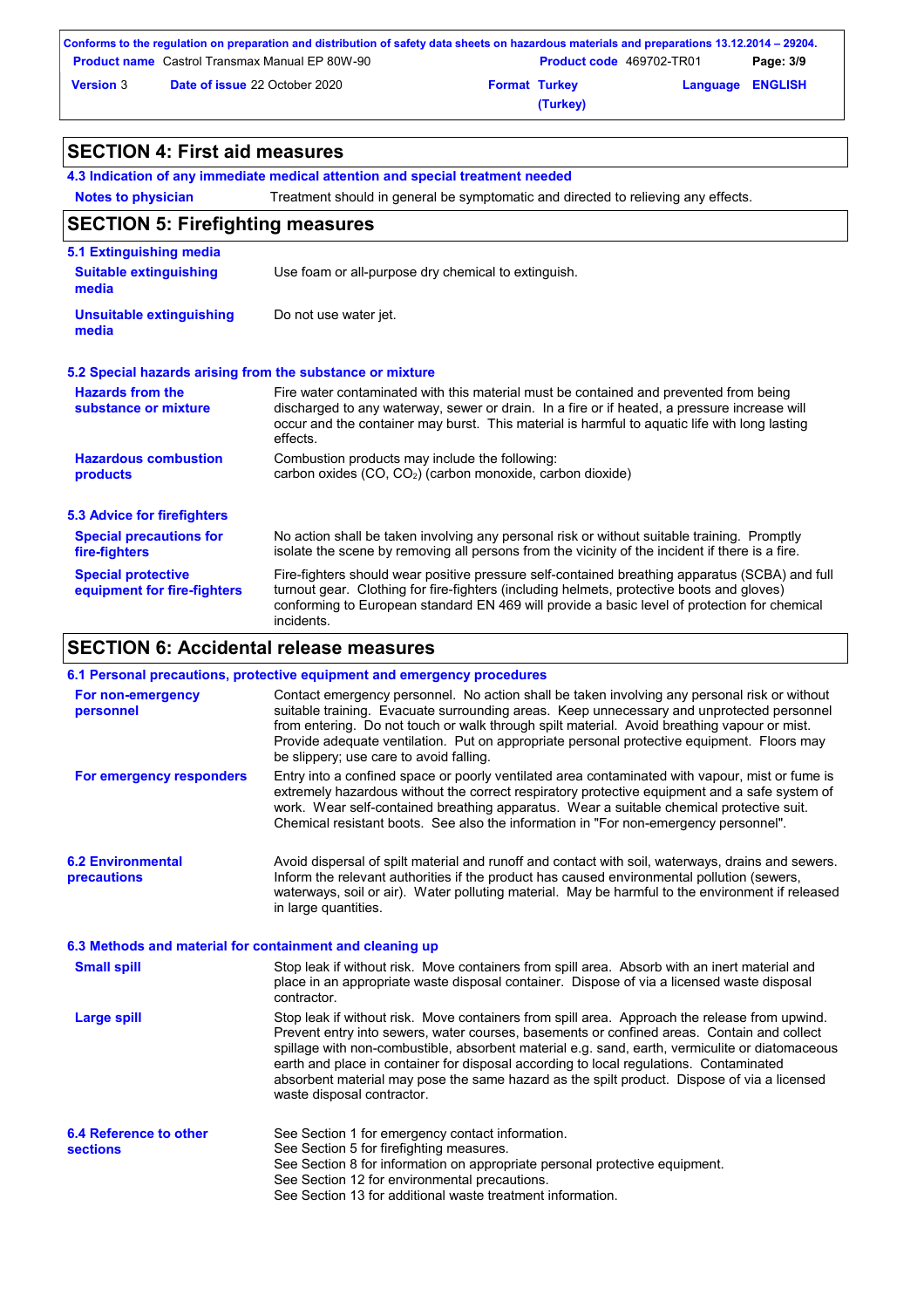|                  | Conforms to the regulation on preparation and distribution of safety data sheets on hazardous materials and preparations 13.12.2014 – 29204. |                      |                                 |                         |           |
|------------------|----------------------------------------------------------------------------------------------------------------------------------------------|----------------------|---------------------------------|-------------------------|-----------|
|                  | <b>Product name</b> Castrol Transmax Manual EP 80W-90                                                                                        |                      | <b>Product code</b> 469702-TR01 |                         | Page: 4/9 |
| <b>Version 3</b> | <b>Date of issue 22 October 2020</b>                                                                                                         | <b>Format Turkey</b> |                                 | <b>Language ENGLISH</b> |           |
|                  |                                                                                                                                              |                      | (Turkey)                        |                         |           |

## **SECTION 7: Handling and storage**

| 7.1 Precautions for safe handling                                                    |                                                                                                                                                                                                                                                                                                                                                                                                                                                                                                                                                                                             |
|--------------------------------------------------------------------------------------|---------------------------------------------------------------------------------------------------------------------------------------------------------------------------------------------------------------------------------------------------------------------------------------------------------------------------------------------------------------------------------------------------------------------------------------------------------------------------------------------------------------------------------------------------------------------------------------------|
| <b>Protective measures</b>                                                           | Put on appropriate personal protective equipment (see Section 8). Do not ingest. Avoid<br>contact with eyes, skin and clothing. Avoid breathing vapour or mist. Keep in the original<br>container or an approved alternative made from a compatible material, kept tightly closed when<br>not in use. Empty containers retain product residue and can be hazardous. Do not reuse<br>container. Avoid contact of spilt material and runoff with soil and surface waterways.                                                                                                                  |
| <b>Advice on general</b><br>occupational hygiene                                     | Eating, drinking and smoking should be prohibited in areas where this material is handled.<br>stored and processed. Wash thoroughly after handling. Remove contaminated clothing and<br>protective equipment before entering eating areas. See also Section 8 for additional<br>information on hygiene measures.                                                                                                                                                                                                                                                                            |
| <b>7.2 Conditions for safe</b><br>storage, including any<br><i>incompatibilities</i> | Store in accordance with local regulations. Store in original container protected from direct<br>sunlight in a dry, cool and well-ventilated area, away from incompatible materials (see Section<br>10) and food and drink. Keep container tightly closed and sealed until ready for use. Store and<br>use only in equipment/containers designed for use with this product. Containers that have<br>been opened must be carefully resealed and kept upright to prevent leakage. Do not store in<br>unlabelled containers. Use appropriate containment to avoid environmental contamination. |
| <b>Not suitable</b>                                                                  | Prolonged exposure to elevated temperature                                                                                                                                                                                                                                                                                                                                                                                                                                                                                                                                                  |
| 7.3 Specific end use(s)                                                              |                                                                                                                                                                                                                                                                                                                                                                                                                                                                                                                                                                                             |
|                                                                                      |                                                                                                                                                                                                                                                                                                                                                                                                                                                                                                                                                                                             |

## **Recommendations** Not available.

## **SECTION 8: Exposure controls/personal protection**

### **8.1 Control parameters**

### **Occupational exposure limits**

| Distillates (petroleum), hydrotreated heavy paraffinic   ACGIH TLV (United States). |                                                                           |
|-------------------------------------------------------------------------------------|---------------------------------------------------------------------------|
|                                                                                     | TWA: 5 mg/m <sup>3</sup> 8 hours. Issued/Revised: 11/2009 Form: Inhalable |
|                                                                                     | fraction                                                                  |
|                                                                                     |                                                                           |
|                                                                                     |                                                                           |
| Distillates (petroleum), solvent-dewaxed heavy                                      | <b>ACGIH TLV (United States).</b>                                         |
| paraffinic                                                                          | TWA: 5 mg/m <sup>3</sup> 8 hours. Issued/Revised: 11/2009 Form: Inhalable |
|                                                                                     | fraction                                                                  |
|                                                                                     |                                                                           |
|                                                                                     |                                                                           |
| Residual oils (petroleum), solvent-dewaxed                                          | <b>ACGIH TLV (United States).</b>                                         |
|                                                                                     | TWA: 5 mg/m <sup>3</sup> 8 hours. Issued/Revised: 11/2009 Form: Inhalable |
|                                                                                     |                                                                           |
|                                                                                     | fraction                                                                  |
|                                                                                     |                                                                           |
| Residual oils (petroleum), hydrotreated                                             | <b>ACGIH TLV (United States).</b>                                         |
|                                                                                     | TWA: 5 mg/m <sup>3</sup> 8 hours. Issued/Revised: 11/2009 Form: Inhalable |
|                                                                                     |                                                                           |
|                                                                                     | fraction                                                                  |

Whilst specific OELs for certain components may be shown in this section, other components may be present in any mist, vapour or dust produced. Therefore, the specific OELs may not be applicable to the product as a whole and are provided for guidance only.

| <b>Recommended monitoring</b><br>procedures       | If this product contains ingredients with exposure limits, personal, workplace atmosphere or<br>biological monitoring may be reguired to determine the effectiveness of the ventilation or other<br>control measures and/or the necessity to use respiratory protective equipment. Reference<br>should be made to monitoring standards, such as the following: European Standard EN 689<br>(Workplace atmospheres - Guidance for the assessment of exposure by inhalation to chemical<br>agents for comparison with limit values and measurement strategy) European Standard EN<br>14042 (Workplace atmospheres - Guide for the application and use of procedures for the<br>assessment of exposure to chemical and biological agents) European Standard EN 482<br>(Workplace atmospheres - General requirements for the performance of procedures for the<br>measurement of chemical agents) Reference to national quidance documents for methods for<br>the determination of hazardous substances will also be required. |
|---------------------------------------------------|----------------------------------------------------------------------------------------------------------------------------------------------------------------------------------------------------------------------------------------------------------------------------------------------------------------------------------------------------------------------------------------------------------------------------------------------------------------------------------------------------------------------------------------------------------------------------------------------------------------------------------------------------------------------------------------------------------------------------------------------------------------------------------------------------------------------------------------------------------------------------------------------------------------------------------------------------------------------------------------------------------------------------|
| <b>8.2 Exposure controls</b>                      |                                                                                                                                                                                                                                                                                                                                                                                                                                                                                                                                                                                                                                                                                                                                                                                                                                                                                                                                                                                                                            |
| <b>Appropriate engineering</b><br><b>controls</b> | All activities involving chemicals should be assessed for their risks to health, to ensure<br>exposures are adequately controlled. Personal protective equipment should only be considered<br>after other forms of control measures (e.g. engineering controls) have been suitably evaluated.<br>Personal protective equipment should conform to appropriate standards, be suitable for use, be<br>kept in good condition and properly maintained.<br>Your supplier of personal protective equipment should be consulted for advice on selection and<br>appropriate standards. For further information contact your national organisation for standards.<br>Provide exhaust ventilation or other engineering controls to keep the relevant airborne                                                                                                                                                                                                                                                                        |

concentrations below their respective occupational exposure limits.

The final choice of protective equipment will depend upon a risk assessment. It is important to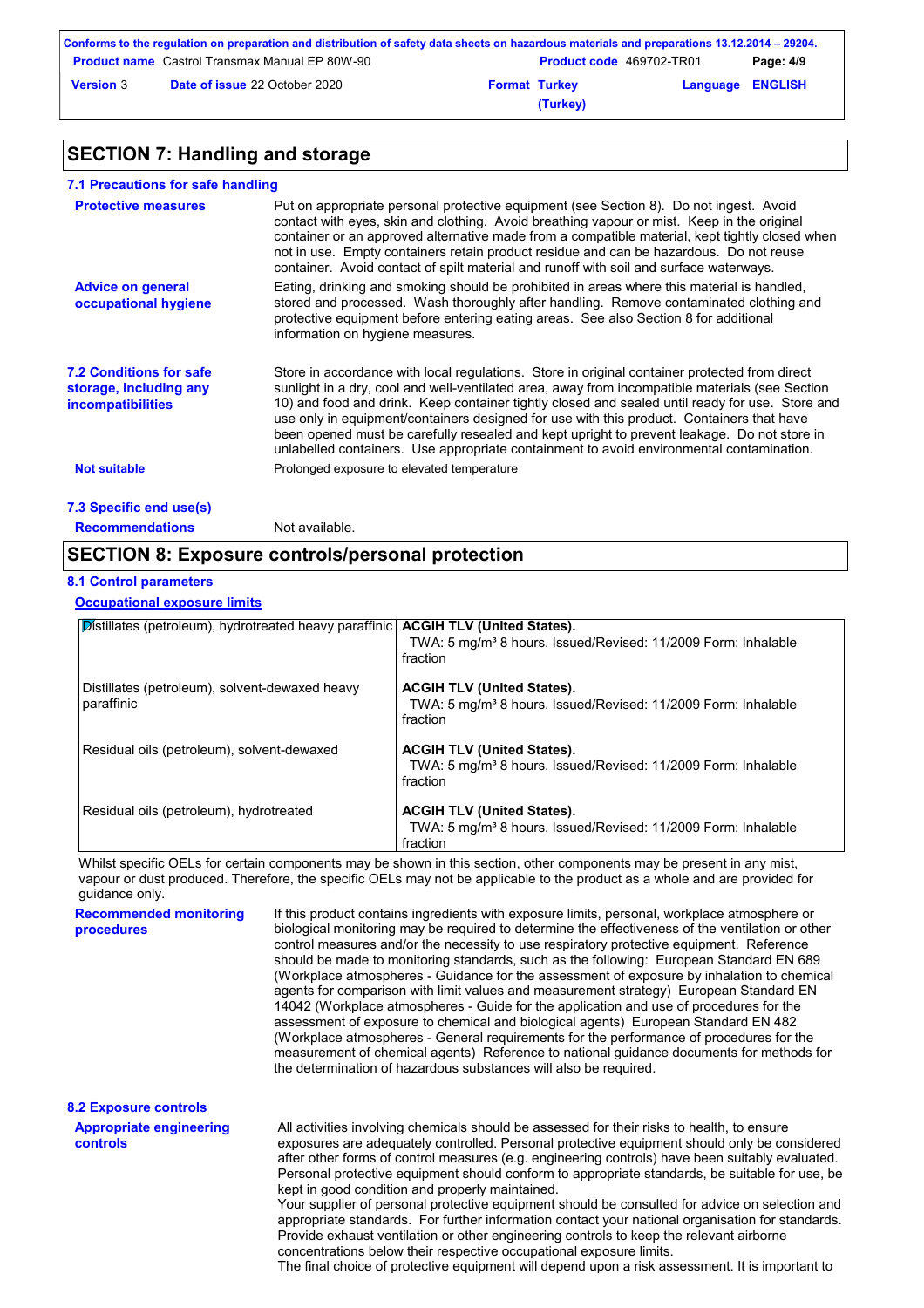|                  | Conforms to the regulation on preparation and distribution of safety data sheets on hazardous materials and preparations 13.12.2014 – 29204. |                                 |                         |           |
|------------------|----------------------------------------------------------------------------------------------------------------------------------------------|---------------------------------|-------------------------|-----------|
|                  | <b>Product name</b> Castrol Transmax Manual EP 80W-90                                                                                        | <b>Product code</b> 469702-TR01 |                         | Page: 5/9 |
| <b>Version 3</b> | <b>Date of issue 22 October 2020</b>                                                                                                         | <b>Format Turkey</b>            | <b>Language ENGLISH</b> |           |
|                  |                                                                                                                                              | (Turkey)                        |                         |           |

## **SECTION 8: Exposure controls/personal protection**

ensure that all items of personal protective equipment are compatible.

| <b>Individual protection measures</b>            |                                                                                                                                                                                                                                                                                                                                                                                                                                                                                                                                                                                                                                                                                                                                                                                              |
|--------------------------------------------------|----------------------------------------------------------------------------------------------------------------------------------------------------------------------------------------------------------------------------------------------------------------------------------------------------------------------------------------------------------------------------------------------------------------------------------------------------------------------------------------------------------------------------------------------------------------------------------------------------------------------------------------------------------------------------------------------------------------------------------------------------------------------------------------------|
| <b>Hygiene measures</b>                          | Wash hands, forearms and face thoroughly after handling chemical products, before eating,<br>smoking and using the lavatory and at the end of the working period. Appropriate techniques<br>should be used to remove potentially contaminated clothing. Wash contaminated clothing<br>before reusing. Ensure that eyewash stations and safety showers are close to the workstation<br>location.                                                                                                                                                                                                                                                                                                                                                                                              |
| <b>Respiratory protection</b>                    | In case of insufficient ventilation, wear suitable respiratory equipment.<br>The correct choice of respiratory protection depends upon the chemicals being handled, the<br>conditions of work and use, and the condition of the respiratory equipment. Safety procedures<br>should be developed for each intended application. Respiratory protection equipment should<br>therefore be chosen in consultation with the supplier/manufacturer and with a full assessment<br>of the working conditions.                                                                                                                                                                                                                                                                                        |
| <b>Eye/face protection</b>                       | Safety glasses with side shields.                                                                                                                                                                                                                                                                                                                                                                                                                                                                                                                                                                                                                                                                                                                                                            |
| <b>Skin protection</b>                           |                                                                                                                                                                                                                                                                                                                                                                                                                                                                                                                                                                                                                                                                                                                                                                                              |
| <b>Hand protection</b>                           | Wear protective gloves if prolonged or repeated contact is likely. Wear chemical resistant<br>gloves. Recommended: Nitrile gloves. The correct choice of protective gloves depends upon<br>the chemicals being handled, the conditions of work and use, and the condition of the gloves<br>(even the best chemically resistant glove will break down after repeated chemical exposures).<br>Most gloves provide only a short time of protection before they must be discarded and replaced.<br>Because specific work environments and material handling practices vary, safety procedures<br>should be developed for each intended application. Gloves should therefore be chosen in<br>consultation with the supplier/manufacturer and with a full assessment of the working<br>conditions. |
| <b>Skin and body</b>                             | Use of protective clothing is good industrial practice.<br>Personal protective equipment for the body should be selected based on the task being<br>performed and the risks involved and should be approved by a specialist before handling this<br>product.<br>Cotton or polyester/cotton overalls will only provide protection against light superficial<br>contamination that will not soak through to the skin. Overalls should be laundered on a regular<br>basis. When the risk of skin exposure is high (e.g. when cleaning up spillages or if there is a<br>risk of splashing) then chemical resistant aprons and/or impervious chemical suits and boots<br>will be required.                                                                                                        |
| <b>Environmental exposure</b><br><b>controls</b> | Emissions from ventilation or work process equipment should be checked to ensure they<br>comply with the requirements of environmental protection legislation. In some cases, fume<br>scrubbers, filters or engineering modifications to the process equipment will be necessary to<br>reduce emissions to acceptable levels.                                                                                                                                                                                                                                                                                                                                                                                                                                                                |

## **SECTION 9: Physical and chemical properties**

### **9.1 Information on basic physical and chemical properties**

| <b>Appearance</b>                                      |                                                         |
|--------------------------------------------------------|---------------------------------------------------------|
| <b>Physical state</b>                                  | Liquid.                                                 |
| <b>Colour</b>                                          | Amber. [Light]                                          |
| <b>Odour</b>                                           | Not available.                                          |
| <b>Odour threshold</b>                                 | Not available.                                          |
| рH                                                     | Not available.                                          |
| <b>Melting point/freezing point</b>                    | Not available.                                          |
| <b>Initial boiling point and boiling</b>               | Not available.                                          |
| range                                                  |                                                         |
| <b>Pour point</b>                                      | $-33 °C$                                                |
| <b>Flash point</b>                                     | Open cup: >180°C (>356°F) [Cleveland.]                  |
| <b>Evaporation rate</b>                                | Not available.                                          |
| <b>Flammability (solid, gas)</b>                       | Not applicable. Based on - Physical state               |
| <b>Upper/lower flammability or</b><br>explosive limits | Not available.                                          |
| <b>Vapour pressure</b>                                 | Not available.                                          |
| <b>Vapour density</b>                                  | Not available.                                          |
| <b>Relative density</b>                                | Not available.                                          |
| <b>Density</b>                                         | <1000 kg/m <sup>3</sup> (<1 g/cm <sup>3</sup> ) at 15°C |
| <b>Solubility(ies)</b>                                 | insoluble in water.                                     |
| <b>Partition coefficient: n-octanol/</b><br>water      | Not available.                                          |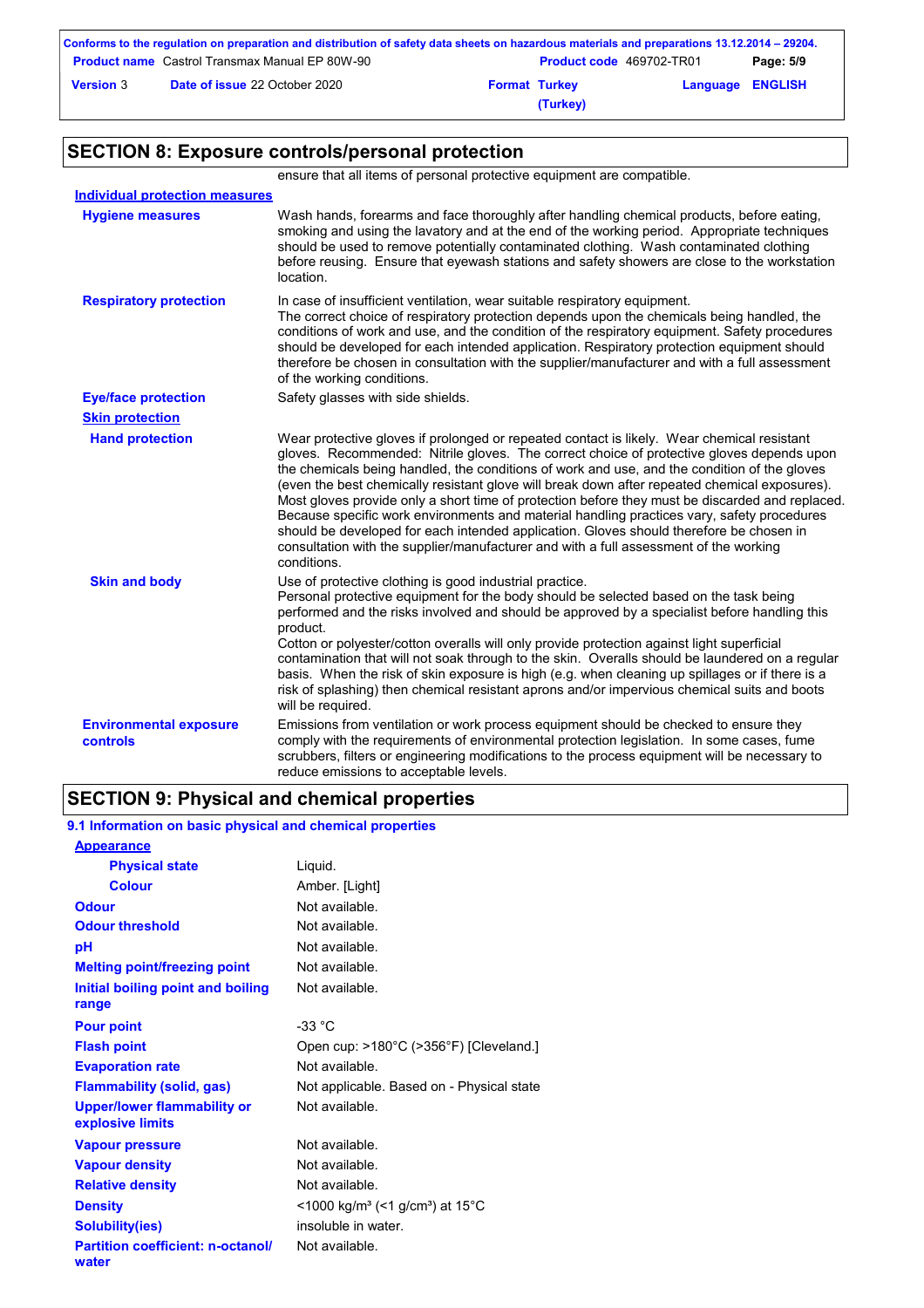|                  | Conforms to the regulation on preparation and distribution of safety data sheets on hazardous materials and preparations 13.12.2014 – 29204. |                      |                                 |                         |           |
|------------------|----------------------------------------------------------------------------------------------------------------------------------------------|----------------------|---------------------------------|-------------------------|-----------|
|                  | <b>Product name</b> Castrol Transmax Manual EP 80W-90                                                                                        |                      | <b>Product code</b> 469702-TR01 |                         | Page: 6/9 |
| <b>Version 3</b> | <b>Date of issue 22 October 2020</b>                                                                                                         | <b>Format Turkey</b> |                                 | <b>Language ENGLISH</b> |           |
|                  |                                                                                                                                              |                      | (Turkey)                        |                         |           |

## **SECTION 9: Physical and chemical properties**

| <b>Auto-ignition temperature</b> | Not available.                                                                                                                          |
|----------------------------------|-----------------------------------------------------------------------------------------------------------------------------------------|
| <b>Decomposition temperature</b> | Not available.                                                                                                                          |
| <b>Viscosity</b>                 | Kinematic: 133 mm <sup>2</sup> /s (133 cSt) at $40^{\circ}$ C<br>Kinematic: 13.8 to 14.2 mm <sup>2</sup> /s (13.8 to 14.2 cSt) at 100°C |
| <b>Explosive properties</b>      | Not available.                                                                                                                          |
| <b>Oxidising properties</b>      | Not available.                                                                                                                          |

**9.2 Other information**

No additional information.

## **SECTION 10: Stability and reactivity**

| <b>10.1 Reactivity</b>                            | No specific test data available for this product. Refer to Conditions to avoid and Incompatible<br>materials for additional information.                                |
|---------------------------------------------------|-------------------------------------------------------------------------------------------------------------------------------------------------------------------------|
| <b>10.2 Chemical stability</b>                    | The product is stable.                                                                                                                                                  |
| <b>10.3 Possibility of</b><br>hazardous reactions | Under normal conditions of storage and use, hazardous reactions will not occur.<br>Under normal conditions of storage and use, hazardous polymerisation will not occur. |
| <b>10.4 Conditions to avoid</b>                   | Avoid all possible sources of ignition (spark or flame).                                                                                                                |
| <b>10.5 Incompatible materials</b>                | Reactive or incompatible with the following materials: oxidising materials.                                                                                             |
| <b>10.6 Hazardous</b><br>decomposition products   | Under normal conditions of storage and use, hazardous decomposition products should not be<br>produced.                                                                 |

## **SECTION 11: Toxicological information**

| 11.1 Information on toxicological effects          |                                                                                                                             |
|----------------------------------------------------|-----------------------------------------------------------------------------------------------------------------------------|
| <b>Information on likely</b><br>routes of exposure | Routes of entry anticipated: Dermal, Inhalation.                                                                            |
| <b>Potential acute health effects</b>              |                                                                                                                             |
| <b>Inhalation</b>                                  | Vapour inhalation under ambient conditions is not normally a problem due to low vapour<br>pressure.                         |
| <b>Ingestion</b>                                   | No known significant effects or critical hazards.                                                                           |
| <b>Skin contact</b>                                | Defatting to the skin. May cause skin dryness and irritation.                                                               |
| <b>Eye contact</b>                                 | No known significant effects or critical hazards.                                                                           |
|                                                    | Symptoms related to the physical, chemical and toxicological characteristics                                                |
| <b>Inhalation</b>                                  | May be harmful by inhalation if exposure to vapour, mists or fumes resulting from thermal<br>decomposition products occurs. |
| <b>Ingestion</b>                                   | No specific data.                                                                                                           |
| <b>Skin contact</b>                                | Adverse symptoms may include the following:<br>irritation<br>dryness<br>cracking                                            |
| <b>Eye contact</b>                                 | No specific data.                                                                                                           |
|                                                    | Delayed and immediate effects as well as chronic effects from short and long-term exposure                                  |
| <b>Inhalation</b>                                  | Overexposure to the inhalation of airborne droplets or aerosols may cause irritation of the<br>respiratory tract.           |
| <b>Ingestion</b>                                   | Ingestion of large quantities may cause nausea and diarrhoea.                                                               |
| <b>Skin contact</b>                                | Prolonged or repeated contact can defat the skin and lead to irritation and/or dermatitis.                                  |
| <b>Eye contact</b>                                 | Potential risk of transient stinging or redness if accidental eye contact occurs.                                           |
| <b>Potential chronic health effects</b>            |                                                                                                                             |
| <b>General</b>                                     | No known significant effects or critical hazards.                                                                           |
| <b>Carcinogenicity</b>                             | No known significant effects or critical hazards.                                                                           |
| <b>Mutagenicity</b>                                | No known significant effects or critical hazards.                                                                           |
| <b>Developmental effects</b>                       | No known significant effects or critical hazards.                                                                           |
| <b>Fertility effects</b>                           | No known significant effects or critical hazards.                                                                           |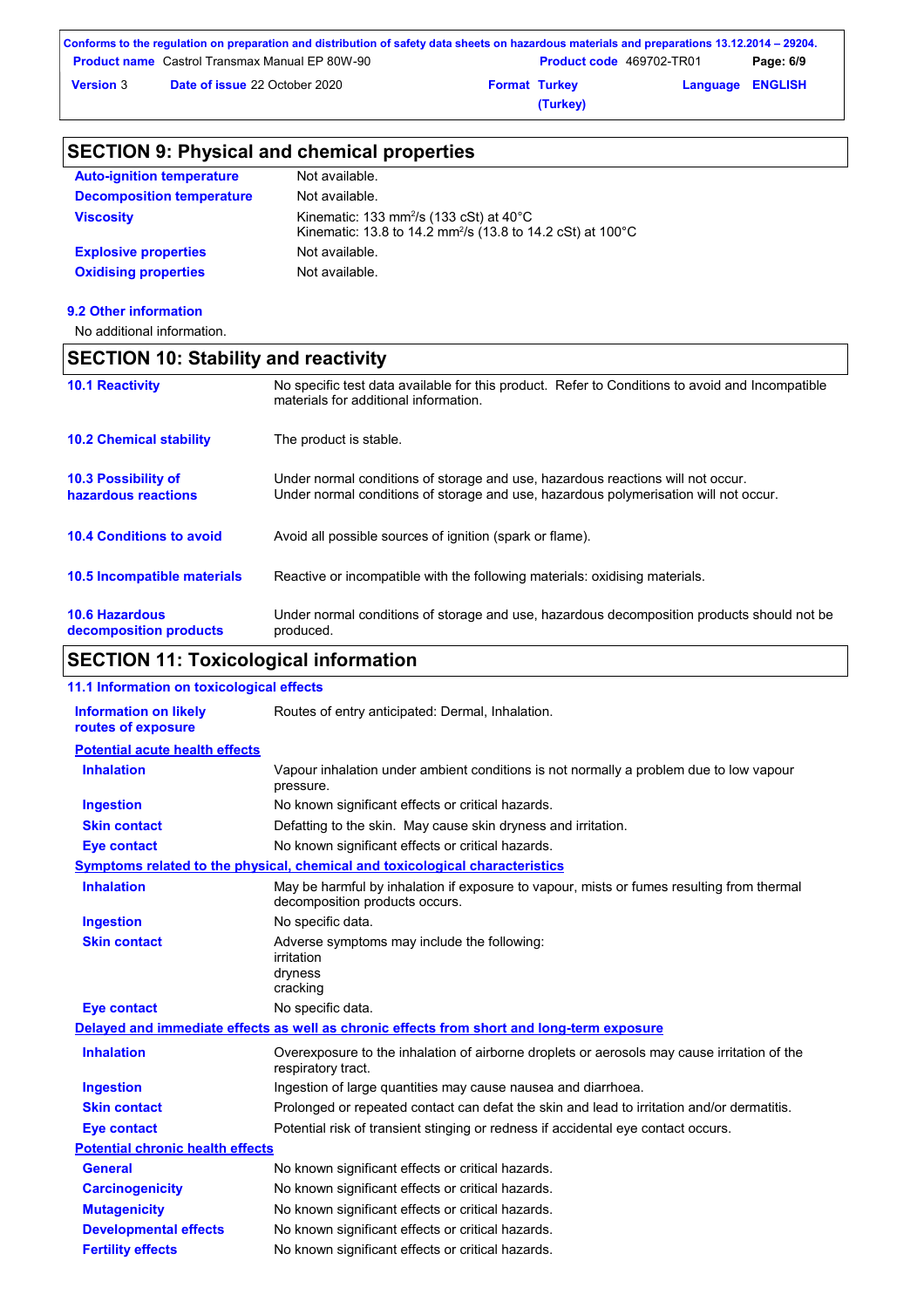|                  | Conforms to the regulation on preparation and distribution of safety data sheets on hazardous materials and preparations 13.12.2014 – 29204. |                      |                                 |                         |           |
|------------------|----------------------------------------------------------------------------------------------------------------------------------------------|----------------------|---------------------------------|-------------------------|-----------|
|                  | <b>Product name</b> Castrol Transmax Manual EP 80W-90                                                                                        |                      | <b>Product code</b> 469702-TR01 |                         | Page: 7/9 |
| <b>Version 3</b> | <b>Date of issue 22 October 2020</b>                                                                                                         | <b>Format Turkey</b> |                                 | <b>Language ENGLISH</b> |           |
|                  |                                                                                                                                              |                      | (Turkey)                        |                         |           |

### **SECTION 12: Ecological information**

#### **12.1 Toxicity**

**Environmental hazards** Harmful to aquatic life with long lasting effects.

### **12.2 Persistence and degradability**

Expected to be biodegradable.

### **12.3 Bioaccumulative potential**

This product is not expected to bioaccumulate through food chains in the environment.

| <b>12.4 Mobility in soil</b>                            |                                                                      |
|---------------------------------------------------------|----------------------------------------------------------------------|
| <b>Soil/water partition</b><br><b>coefficient (Koc)</b> | Not available.                                                       |
| <b>Mobility</b>                                         | Spillages may penetrate the soil causing ground water contamination. |

### **12.5 Results of PBT and vPvB assessment**

This mixture does not contain any substances that are assessed to be a PBT or a vPvB.

### **12.6 Other adverse effects**

Spills may form a film on water surfaces causing physical damage to organisms. Oxygen transfer could also be impaired. **Other ecological information**

## **SECTION 13: Disposal considerations**

### **13.1 Waste treatment methods**

**Special precautions** This material and its container must be disposed of in a safe way. Care should be taken when handling emptied containers that have not been cleaned or rinsed out. Empty containers or liners may retain some product residues. Empty containers represent a fire hazard as they may contain flammable product residues and vapour. Never weld, solder or braze empty containers. Avoid **Methods of disposal** The generation of waste should be avoided or minimised wherever possible. Significant quantities of waste product residues should not be disposed of via the foul sewer but processed in a suitable effluent treatment plant. Dispose of surplus and non-recyclable products via a licensed waste disposal contractor. Disposal of this product, solutions and any by-products should at all times comply with the requirements of environmental protection and waste disposal legislation and any regional local authority requirements. Waste packaging should be recycled. Incineration or landfill should only be considered when recycling is not feasible. This material and its container must be disposed of in a safe way. Care should be taken when handling emptied containers that have not been cleaned or rinsed out. Empty containers or liners may retain some product residues. Avoid dispersal of spilt material and runoff and contact with soil, waterways, drains and sewers.

dispersal of spilt material and runoff and contact with soil, waterways, drains and sewers.

| <b>SECTION 14: Transport information</b>  |                |                          |                          |                |
|-------------------------------------------|----------------|--------------------------|--------------------------|----------------|
|                                           | <b>ADR/RID</b> | <b>ADN</b>               | <b>IMDG</b>              | <b>IATA</b>    |
| 14.1 UN number                            | Not regulated. | Not regulated.           | Not regulated.           | Not regulated. |
| 14.2 UN proper<br>shipping name           |                | $\overline{\phantom{0}}$ | ۰                        |                |
| <b>14.3 Transport</b><br>hazard class(es) |                | ÷                        | ۰                        |                |
| 14.4 Packing<br>group                     |                | $\overline{\phantom{0}}$ | $\overline{\phantom{a}}$ |                |
| 14.5<br><b>Environmental</b><br>hazards   | No.            | No.                      | No.                      | No.            |
| <b>Additional</b><br><b>information</b>   |                |                          | ۰                        |                |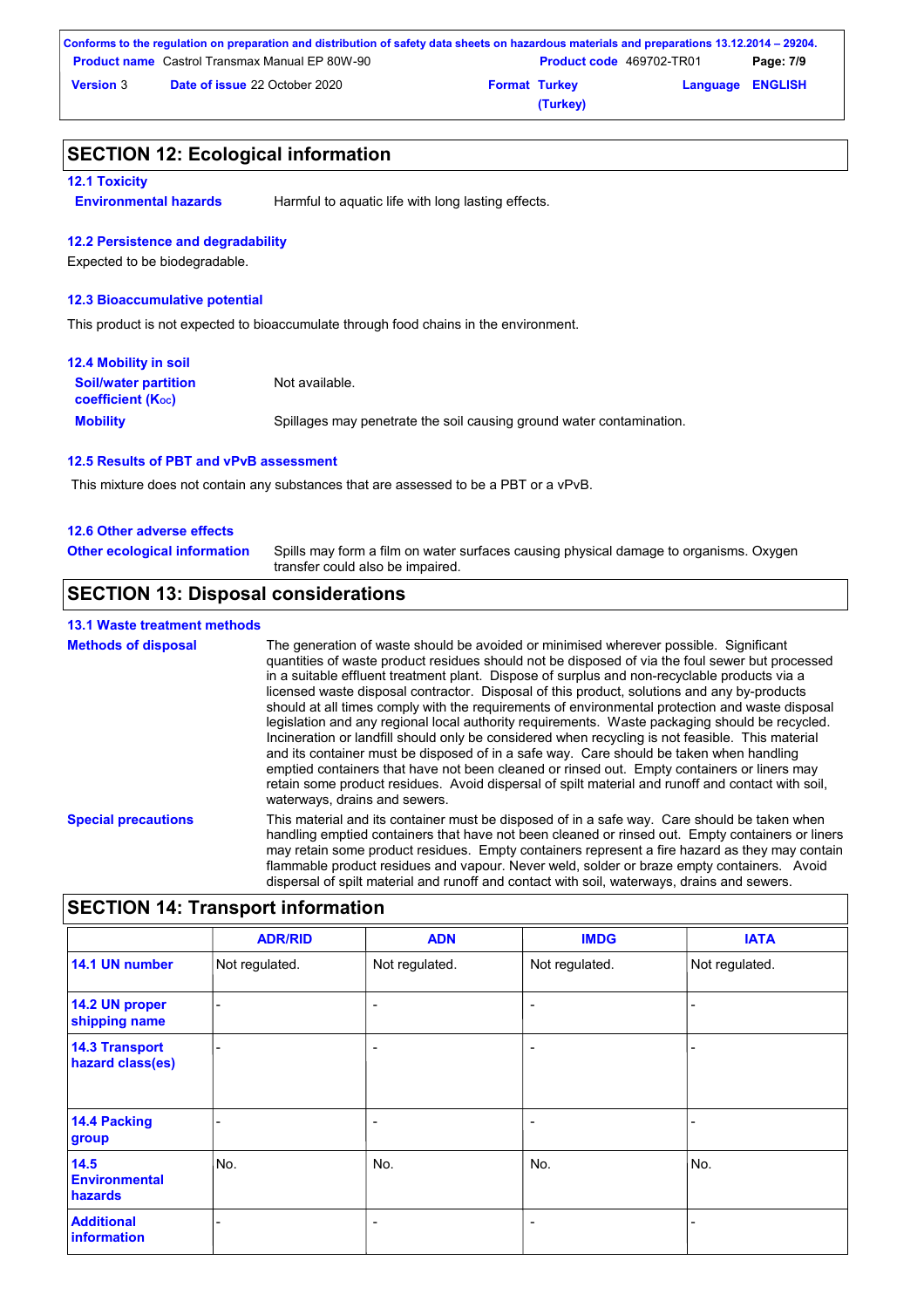|                  | Conforms to the regulation on preparation and distribution of safety data sheets on hazardous materials and preparations 13.12.2014 – 29204. |                      |                                 |                         |           |
|------------------|----------------------------------------------------------------------------------------------------------------------------------------------|----------------------|---------------------------------|-------------------------|-----------|
|                  | <b>Product name</b> Castrol Transmax Manual EP 80W-90                                                                                        |                      | <b>Product code</b> 469702-TR01 |                         | Page: 8/9 |
| <b>Version 3</b> | <b>Date of issue 22 October 2020</b>                                                                                                         | <b>Format Turkey</b> |                                 | <b>Language ENGLISH</b> |           |
|                  |                                                                                                                                              |                      | (Turkey)                        |                         |           |

## **SECTION 14: Transport information**

**14.6 Special precautions for user** Not available.

| <b>14.7 Transport in bulk</b>  | Not available. |
|--------------------------------|----------------|
| according to Annex II of       |                |
| <b>Marpol and the IBC Code</b> |                |

## **SECTION 15: Regulatory information**

|                                                                 | 15.1 Safety, health and environmental regulations/legislation specific for the substance or mixture      |
|-----------------------------------------------------------------|----------------------------------------------------------------------------------------------------------|
| <b>National inventory</b>                                       |                                                                                                          |
| <b>Australia inventory (AICS)</b>                               | All components are listed or exempted.                                                                   |
| <b>Canada inventory</b>                                         | All components are listed or exempted.                                                                   |
| <b>China inventory (IECSC)</b>                                  | All components are listed or exempted.                                                                   |
| <b>Japan inventory (ENCS)</b>                                   | All components are listed or exempted.                                                                   |
| <b>Korea inventory (KECI)</b>                                   | All components are listed or exempted.                                                                   |
| <b>Philippines inventory</b><br>(PICCS)                         | All components are listed or exempted.                                                                   |
| <b>REACH Status</b>                                             | For the REACH status of this product please consult your company contact, as identified in<br>Section 1. |
| <b>Taiwan Chemical</b><br><b>Substances Inventory</b><br>(TCSI) | All components are listed or exempted.                                                                   |
| <b>United States inventory</b><br>(TSCA 8b)                     | All components are active or exempted.                                                                   |
| <b>SECTION 16: Other information</b>                            |                                                                                                          |

# **SECTION 16: Other information**

| <b>Abbreviations and acronyms</b> | ACGIH = American Conference of Industrial Hygienists                                                                       |                                                                                       |  |  |  |
|-----------------------------------|----------------------------------------------------------------------------------------------------------------------------|---------------------------------------------------------------------------------------|--|--|--|
|                                   | ADN = European Provisions concerning the International Carriage of Dangerous Goods by<br>Inland Waterway                   |                                                                                       |  |  |  |
|                                   | ADR = The European Agreement concerning the International Carriage of Dangerous Goods by<br>Road                           |                                                                                       |  |  |  |
|                                   | ATE = Acute Toxicity Estimate                                                                                              |                                                                                       |  |  |  |
|                                   | <b>BCF</b> = Bioconcentration Factor                                                                                       |                                                                                       |  |  |  |
|                                   | CAS = Chemical Abstracts Service                                                                                           |                                                                                       |  |  |  |
|                                   | GHS = Globally Harmonized System of Classification and Labelling of Chemicals                                              |                                                                                       |  |  |  |
|                                   | IATA = International Air Transport Association                                                                             |                                                                                       |  |  |  |
|                                   | IBC = Intermediate Bulk Container                                                                                          |                                                                                       |  |  |  |
|                                   | <b>IMDG = International Maritime Dangerous Goods</b>                                                                       |                                                                                       |  |  |  |
|                                   | LogPow = logarithm of the octanol/water partition coefficient                                                              |                                                                                       |  |  |  |
|                                   |                                                                                                                            | MARPOL = International Convention for the Prevention of Pollution From Ships, 1973 as |  |  |  |
|                                   | modified by the Protocol of 1978. ("Marpol" = marine pollution)                                                            |                                                                                       |  |  |  |
|                                   | OECD = Organisation for Economic Co-operation and Development                                                              |                                                                                       |  |  |  |
|                                   | PBT = Persistent, Bioaccumulative and Toxic                                                                                |                                                                                       |  |  |  |
|                                   | RID = The Regulations concerning the International Carriage of Dangerous Goods by Rail                                     |                                                                                       |  |  |  |
|                                   | SADT = Self-Accelerating Decomposition Temperature                                                                         |                                                                                       |  |  |  |
|                                   | STOT-RE = Specific Target Organ Toxicity - Repeated Exposure<br>STOT-SE = Specific Target Organ Toxicity - Single Exposure |                                                                                       |  |  |  |
|                                   | TWA = Time weighted average                                                                                                |                                                                                       |  |  |  |
|                                   | $UN = United Nations$                                                                                                      |                                                                                       |  |  |  |
|                                   | UVCB = Complex hydrocarbon substance                                                                                       |                                                                                       |  |  |  |
|                                   | VOC = Volatile Organic Compound                                                                                            |                                                                                       |  |  |  |
|                                   | vPvB = Very Persistent and Very Bioaccumulative                                                                            |                                                                                       |  |  |  |
|                                   | Varies = may contain one or more of the following 64741-88-4, 64741-89-5, 64741-95-3,                                      |                                                                                       |  |  |  |
|                                   | 64741-96-4, 64742-01-4, 64742-44-5, 64742-45-6, 64742-52-5, 64742-53-6, 64742-54-7,                                        |                                                                                       |  |  |  |
|                                   | 64742-55-8, 64742-56-9, 64742-57-0, 64742-58-1, 64742-62-7, 64742-63-8, 64742-65-0,                                        |                                                                                       |  |  |  |
|                                   | 64742-70-7, 72623-85-9, 72623-86-0, 72623-87-1                                                                             |                                                                                       |  |  |  |
| <b>Full text of abbreviated H</b> | H302                                                                                                                       | Harmful if swallowed.                                                                 |  |  |  |
| <b>statements</b>                 | H304                                                                                                                       | May be fatal if swallowed and enters airways.                                         |  |  |  |
|                                   | H314                                                                                                                       | Causes severe skin burns and eye damage.                                              |  |  |  |
|                                   | H318                                                                                                                       | Causes serious eye damage.                                                            |  |  |  |
|                                   | H335                                                                                                                       | May cause respiratory irritation.                                                     |  |  |  |
|                                   | H373                                                                                                                       | May cause damage to organs through prolonged or repeated<br>exposure.                 |  |  |  |
|                                   | H400                                                                                                                       | Very toxic to aquatic life.                                                           |  |  |  |
|                                   | H410                                                                                                                       | Very toxic to aquatic life with long lasting effects.                                 |  |  |  |